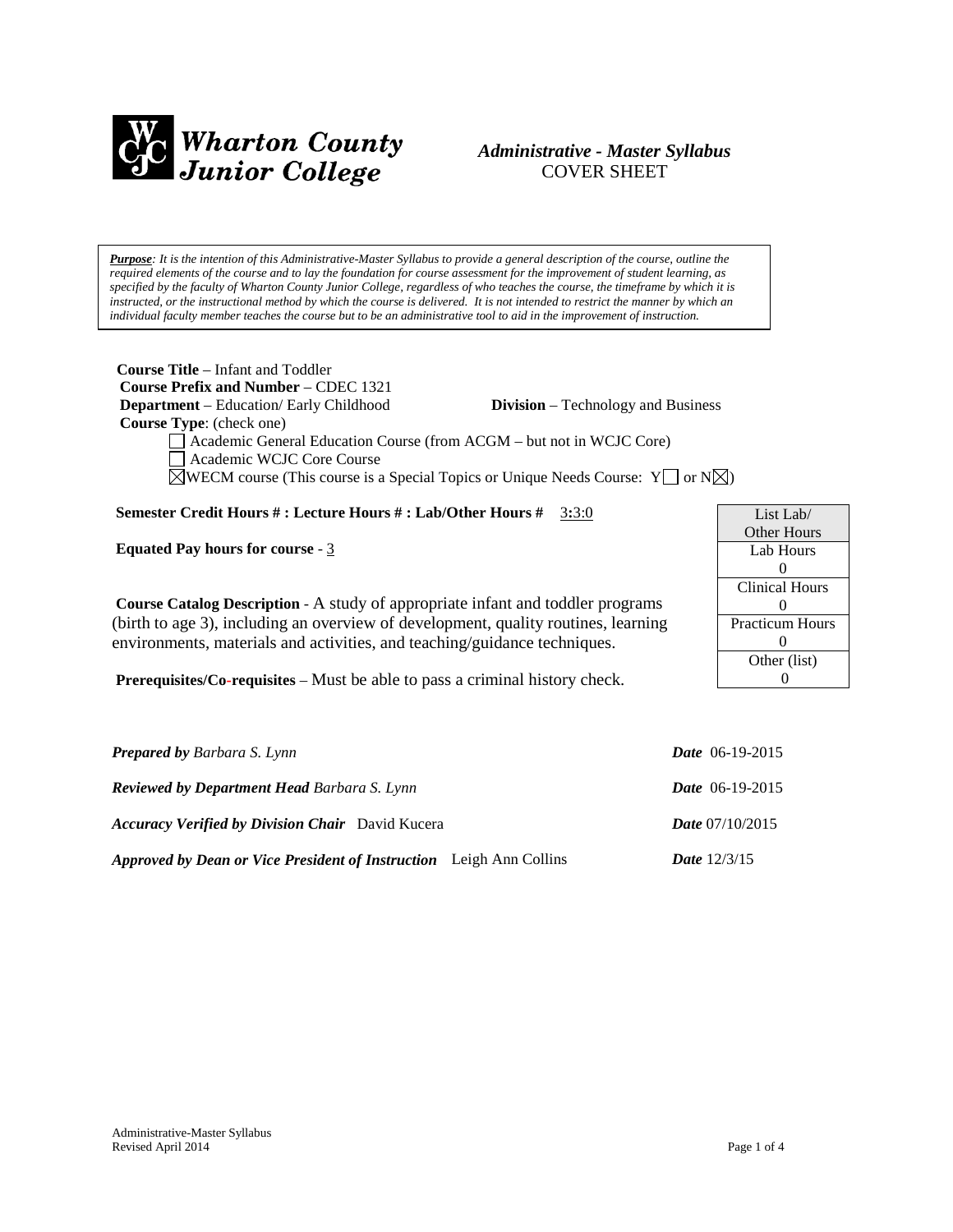

**I. Topical Outline** – Each offering of this course must include the following topics (be sure to include information regarding lab, practicum, clinical or other non-lecture instruction):

Development in the pre-natal period Development of the newborn Development of the infant (up to age 18 months) Development of the toddler (19-36 months) Physical Development (pre-natal through age 36 months) Brain development in the prenatal period through age 36 months Cognitive and language development through age 36 months Social-Emotional development through age 36 months Attachment in infancy Applying theoretical knowledge to infants and toddlers Using attention, approval, and attunement as tools for infants and toddlers Establishing a safe, nurturing, and positive learning environment for infants and toddlers Designing effective learning environments inside and outside Designing effective curriculum through regular routines and planned experiences Observing infants and toddlers Promoting effective attributes in infant-toddler caregivers (standards for infant-toddler teachers)

In addition, students will observe 6 hours (3 infants and 3 toddlers) in approved early childhood settings.

National Association for the Education of Young Children Standards measured in the course:

- 1. Promoting child development and learning
- 2. Building family and community relationships
- 3. Observing, documenting, and assessing
- 4. Using developmentally appropriate approaches to connect with children and families
- 5. Using content knowledge to build meaningful curriculum
- 6. Becoming a professional

#### **II. Course Learning Outcomes**

| <b>Learning Outcomes</b><br>Upon successful completion of this course,<br>students will:                                                                                                                                  | <b>Methods of Assessment</b>                                                                                                                                                                                                                                                                   |
|---------------------------------------------------------------------------------------------------------------------------------------------------------------------------------------------------------------------------|------------------------------------------------------------------------------------------------------------------------------------------------------------------------------------------------------------------------------------------------------------------------------------------------|
| Summarize prenatal development and<br>1.<br>the birth process;<br>2. Discuss theories of development as they<br>apply to infants and toddlers;<br>Outline growth and development of<br>3.<br>children from birth to age 3 | $# 1, 2, 3, 4$ . In class assignments, and<br>instructor-made midterm and final (and any<br>additional tests/ quizzes deemed necessary) with<br>a grade of 70 indicating mastery. The midterm<br>exam must include at least one essay question to<br>assess higher levels of Bloom's Taxonomy. |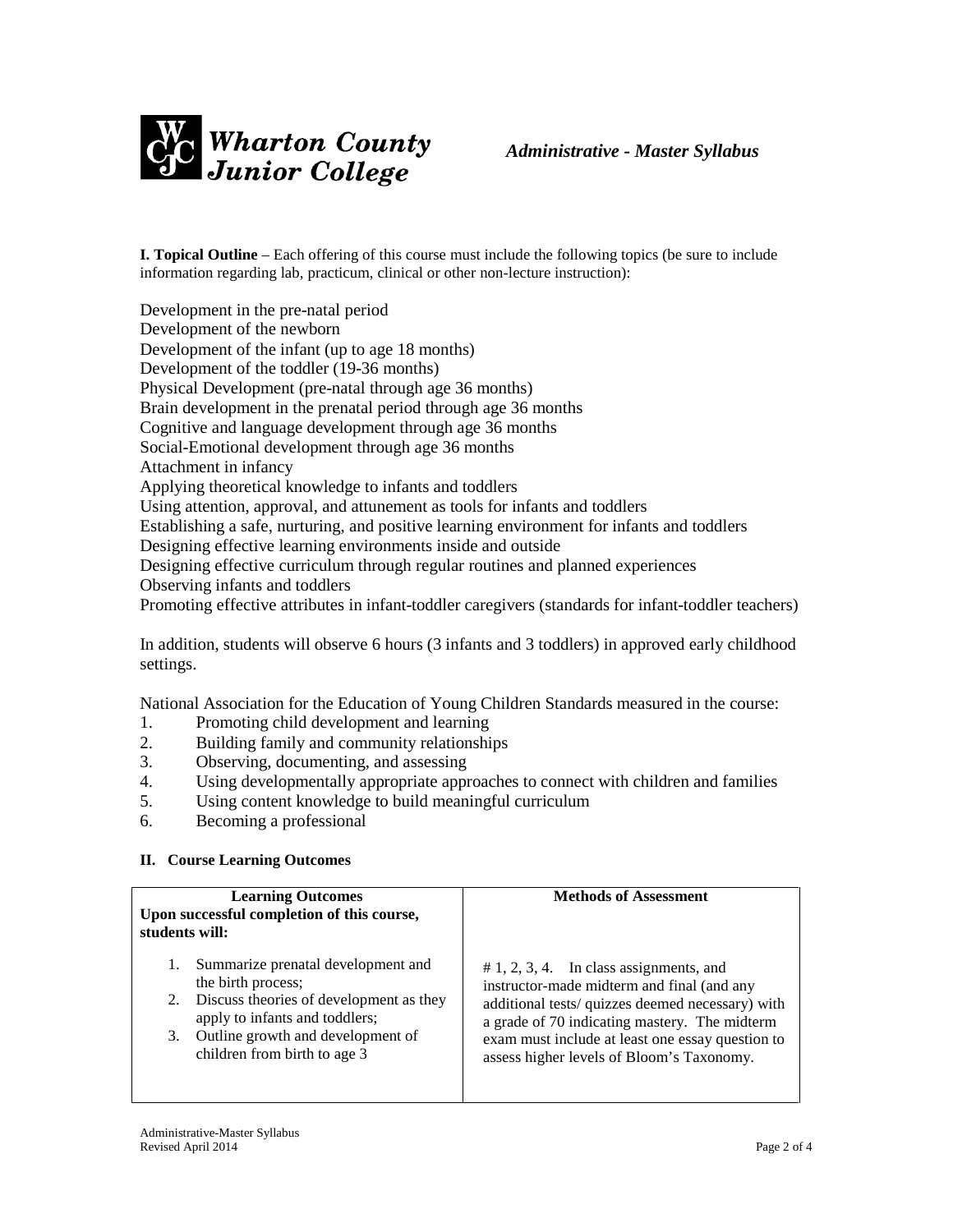| 4. | Analyze components of teacher/child<br>interactions and positive guidance<br>techniques     | $# 3, 4$ Written summaries of infant programs $(3)$<br>hours) and toddler programs (3 hours) with a<br>grade of 70 indicating mastery.                                                                                                                                                                                                                                                                                                                     |
|----|---------------------------------------------------------------------------------------------|------------------------------------------------------------------------------------------------------------------------------------------------------------------------------------------------------------------------------------------------------------------------------------------------------------------------------------------------------------------------------------------------------------------------------------------------------------|
| 5. | Design learning environments;                                                               |                                                                                                                                                                                                                                                                                                                                                                                                                                                            |
| б. | And select materials and activities for<br>infants and toddlers                             | #4, 5,6 Term project of six activities for infants<br>and six lessons for toddlers, focusing on                                                                                                                                                                                                                                                                                                                                                            |
| 7. | Communicate thoughts, ideas,<br>information, and messages in writing<br>in a weekly journal | both indoor and outdoor settings. Lessons<br>will be submitted in increments so that<br>instructors can provide feedback to students<br>in the completion of the project. The project<br>will be graded with a departmental rubric with a<br>minimum grade of 70 points indicating mastery.<br>Students will share a portion of their project<br>informally in class.<br># 7 In-class journal entries factored into the<br>attendance/ participation grade |

# **III. Required Text(s), Optional Text(s) and/or Materials to be Supplied by Student.**

Most recent edition of

Swim, T. & Watson, L.D. (most recent edition) *Infants and toddlers: Curriculum and teaching.*  New York: Cengage.

#### AND

Bredecamp & Copple (2009). *Developmentally appropriate practices in programs serving children (3rd ed.)* Washington, DC: NAEYC. ISBN 13: 9781928896647

### **IV. Suggested Course Maximum** - 35

**V. List any specific spatial or physical requirements beyond a typical classroom required to teach the course**.

Sufficient space to allow students to work in small groups.

#### **VI. Course Requirements/Grading System – Describe any course specific requirements such as research papers or reading assignments and the generalized grading format for the course**

Following the reading of course text books and participation in class lecture, discussions, and observations, the determination of the final grade for the course will be made using the weighting of examinations and learning opportunities:

| Attendance, weekly journal entries, and class participation 10% |  |
|-----------------------------------------------------------------|--|

Grading Scale A-90-100% B-80-89% C-70-79% D-60-69% F-59 and below

Administrative-Master Syllabus Revised April 2014 Page 3 of 4